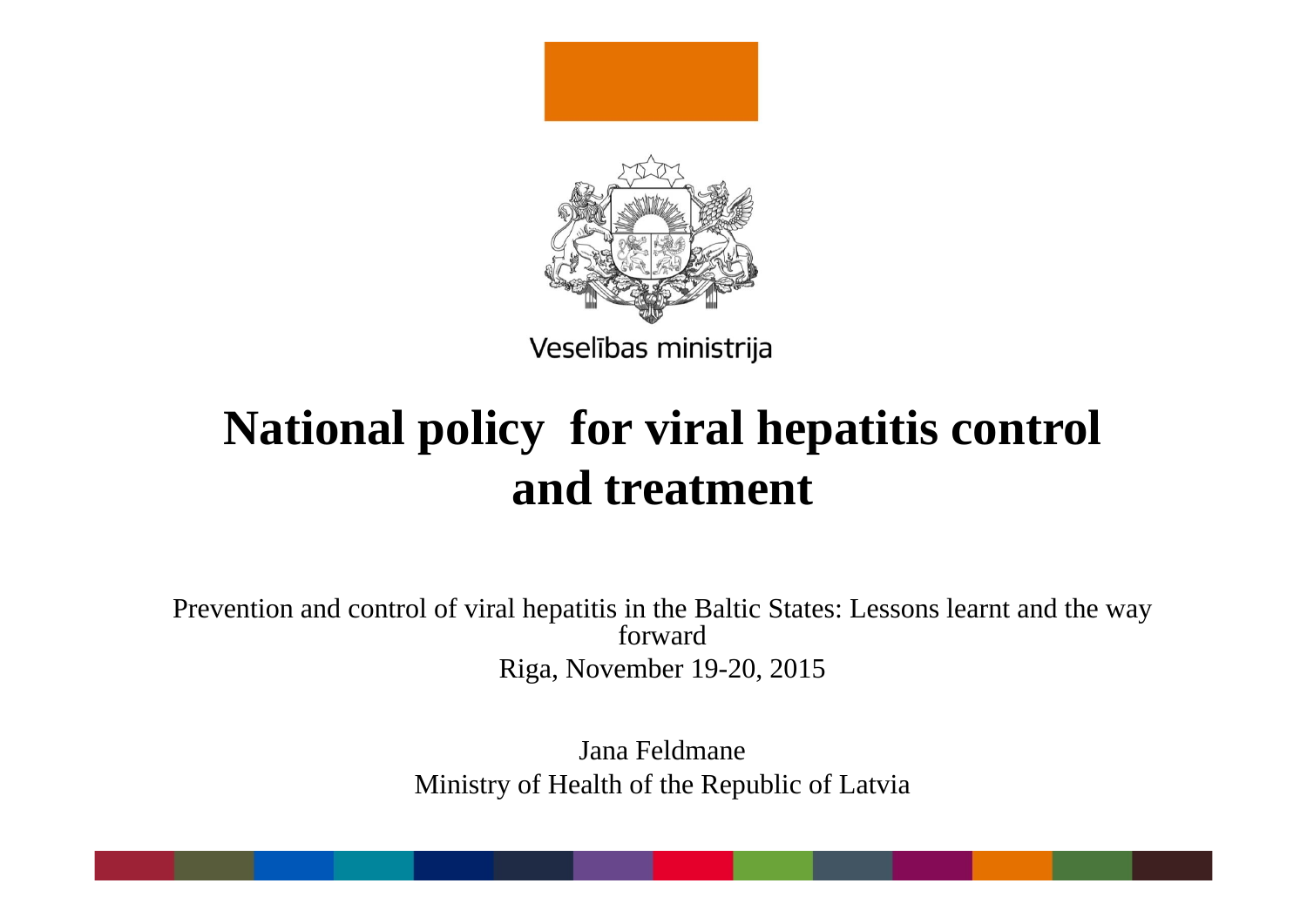

## **Policy**

# Public Health Strategy for 2014-2020 (*to reduce the incidence of communicable diseases) more detailed accent on prevention of HIV and hepatitis B and C*



*Project of Action plan for limiting the spread of HIV, STI and hepatitis B and C for 2016-2018*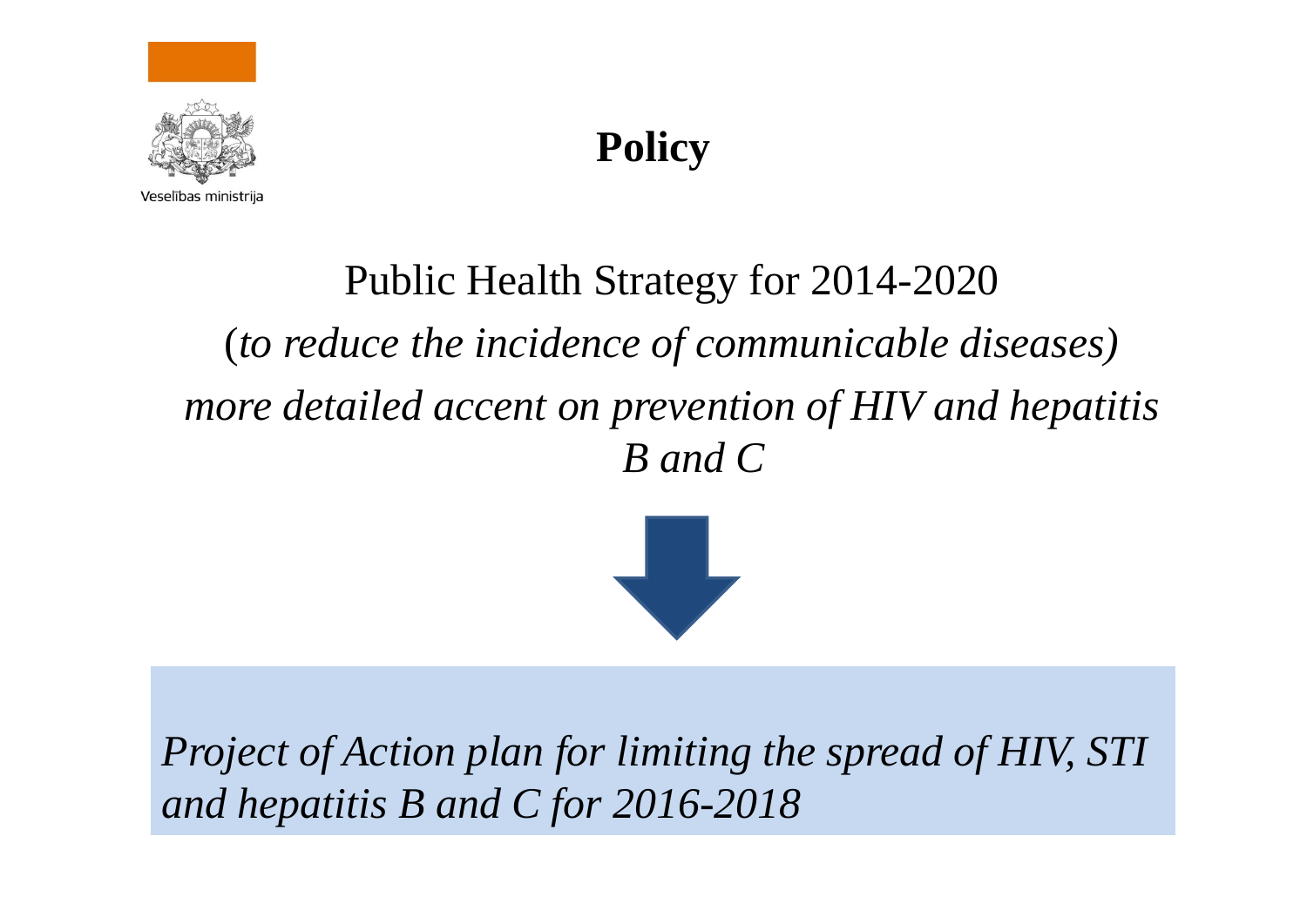

### **Background**

Veselības ministrija

- $\triangleright$  Current situation (mortality and morbidity rate, risk groups, access to health services)
- $\triangleright$  Stakeholders (municipalities, NGOs, institutions and services for vulnerable population as well as prisons and social service)
- ECDC Recommendations (country mission in 26.-30.09.2011.; 02- 04.09.2014)
- European Action Plan for HIV/AIDS 2012-2015
- Dublin Declaration on Partnership to fight HIV/AIDS in Europe and Central Asia
- $\triangleright$  Vilnius Declaration on Measures to Strengthen Responses to HIV/AIDS in the European Union and in Neighbouring Countries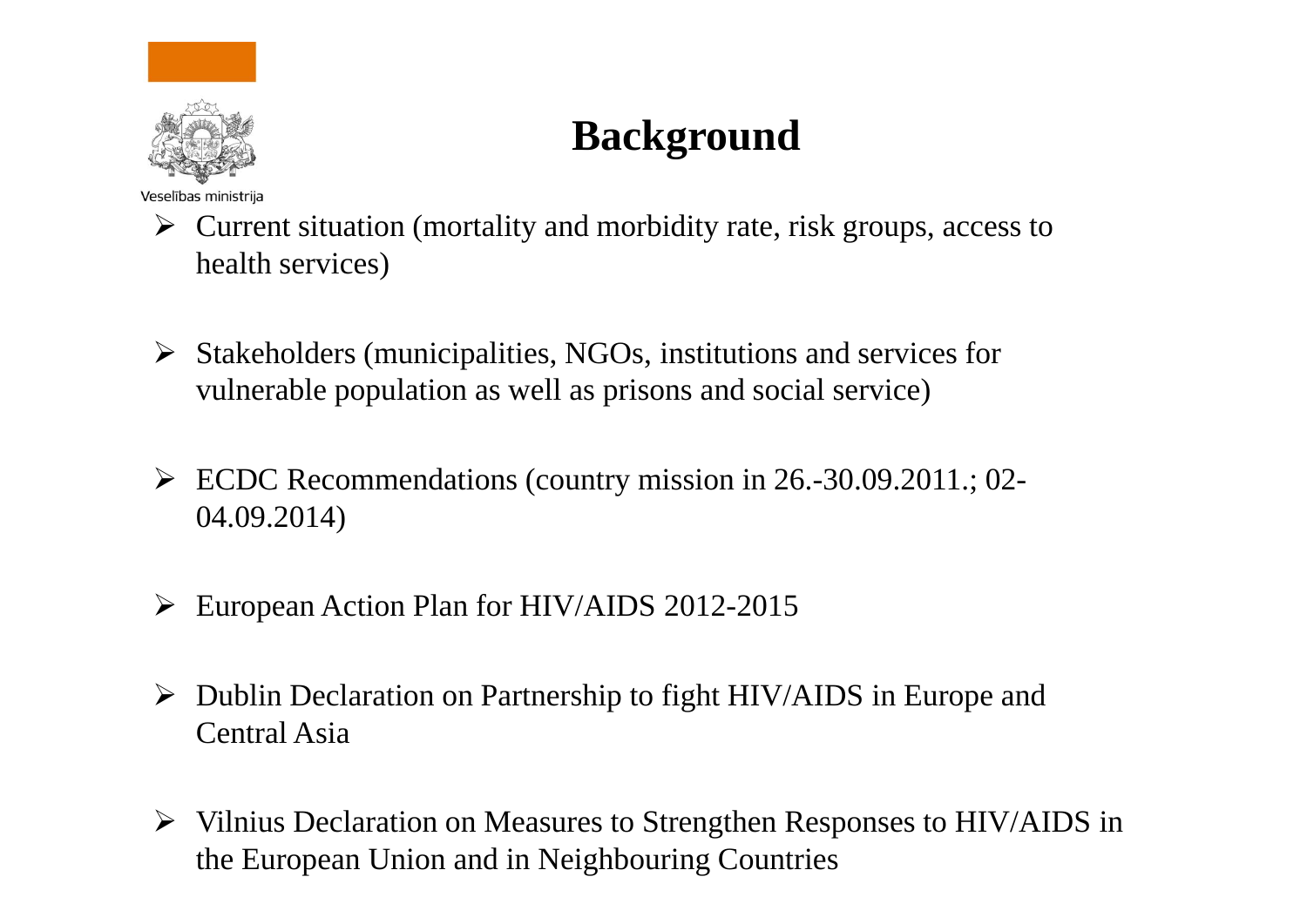

### **Aim of the policy**

To reduce the prevalence of HIV/AIDS, STI, hepatitis B and C by prevention of the risk of infections in community and promoting early diagnosis and treatment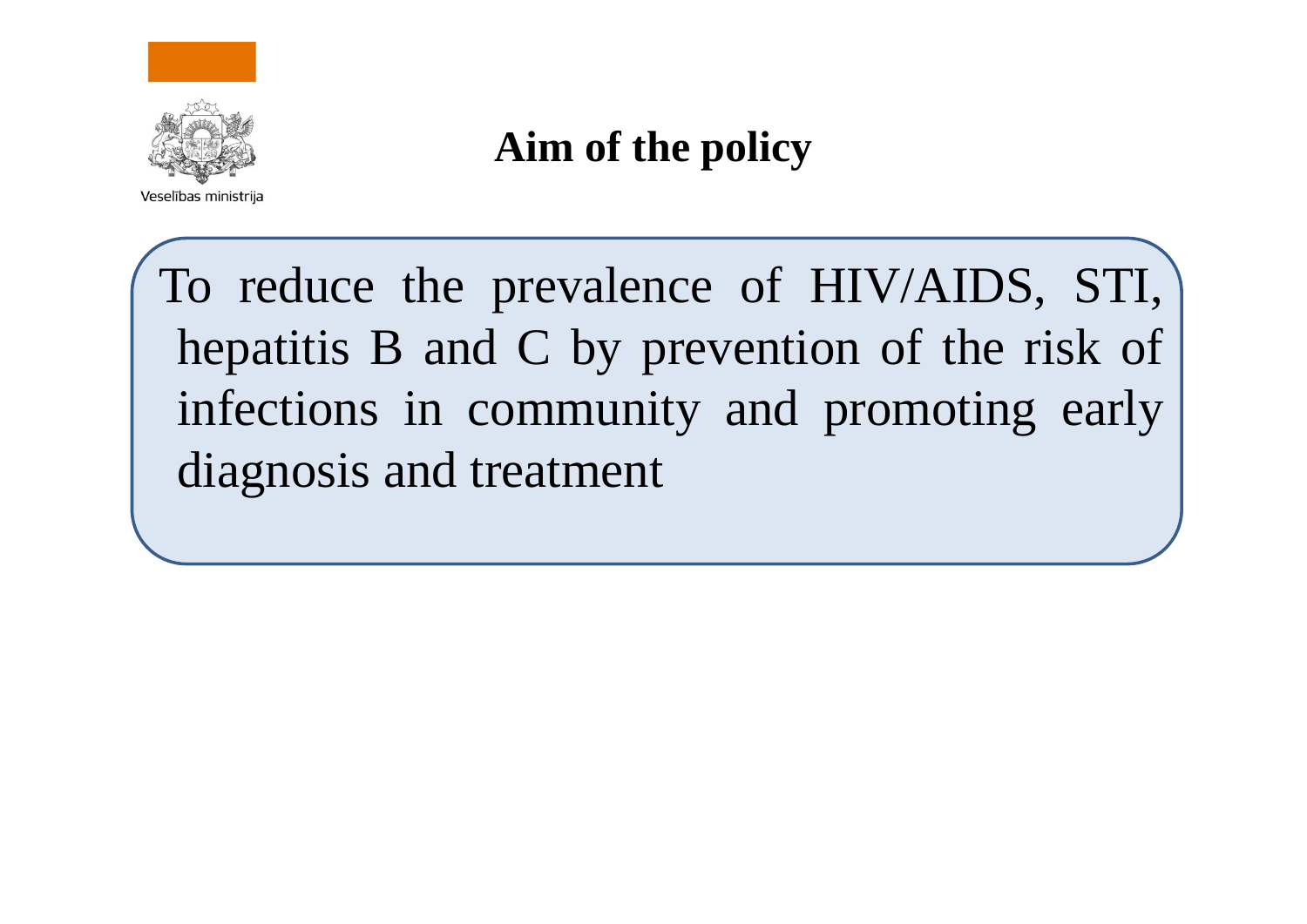### **Priority directions - infection risks reduction**

- 1. **Reducing the risk** for the general public and especially school children and young people
- *Rising public awareness about infection risks*
- *Strengthening the quality of invasive services*
- 2. Improvement of work with **vulnerable population** (injecting drug users, sex workers, MSM) as well as enlargement and strengthening of **harm reduction services**
- 3. Promotion of HIV and viral hepatitis prevention and early diagnosis in **prison system**
- 5. To improve **accessibility of diagnostic services** for early detection of HIV and viral hepatitis
- 6. To improve **availability of medicines** by:
- *increasing amount of reimbursement from state budget*
- *introduction of newest medicines*
- *7.* **Strengthening of intersectorial colalboration and capacity of specialists**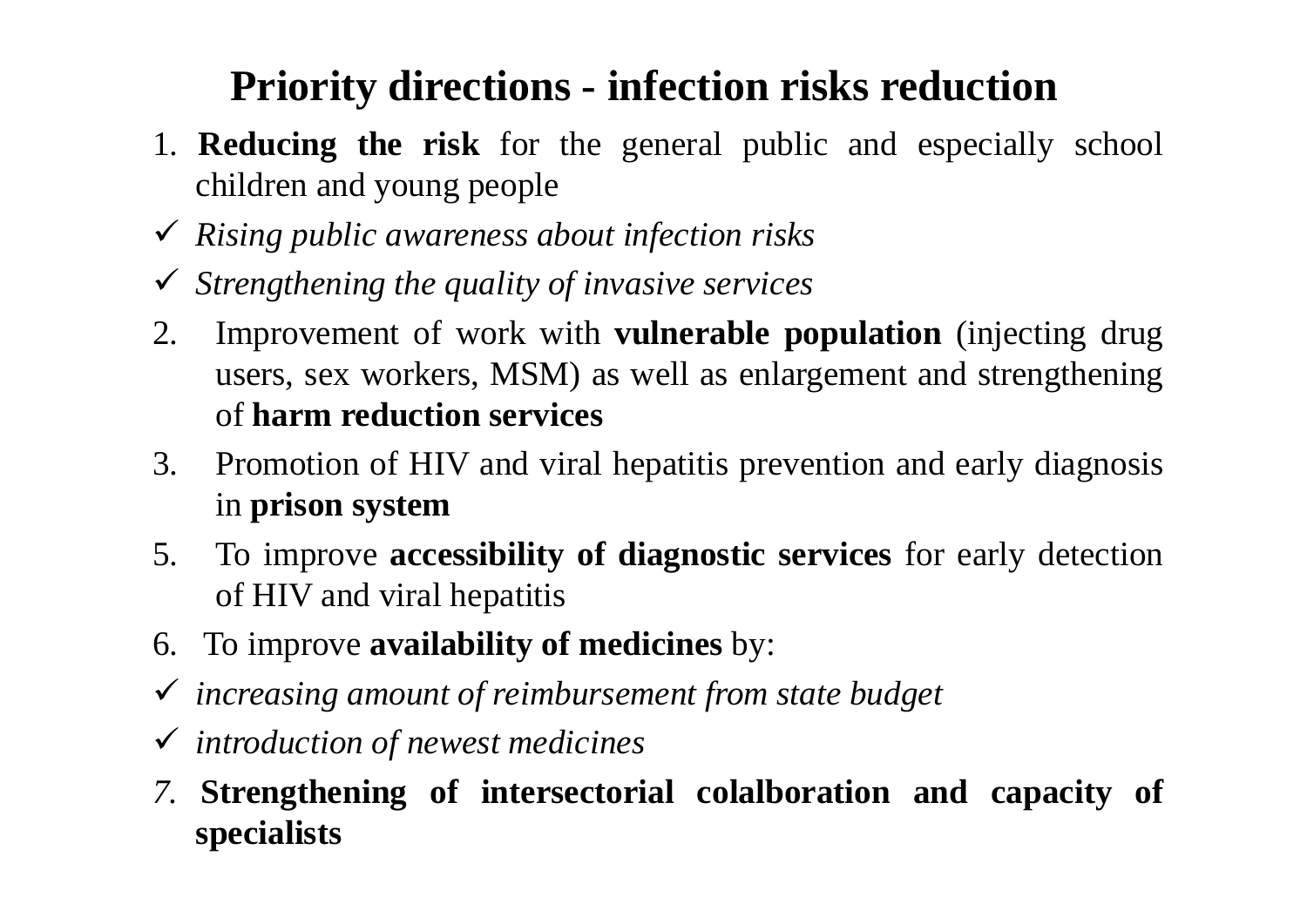

### **Reimbursement of the medicines for treatment of Chronic Hepatitis C**

Veselības ministrija

- 2006 2009 75%
- 2009 2011 50%
- 2011 75%

### Poor persons receive 100% reimbursement

**2013 2014**2 608 271 3 044 782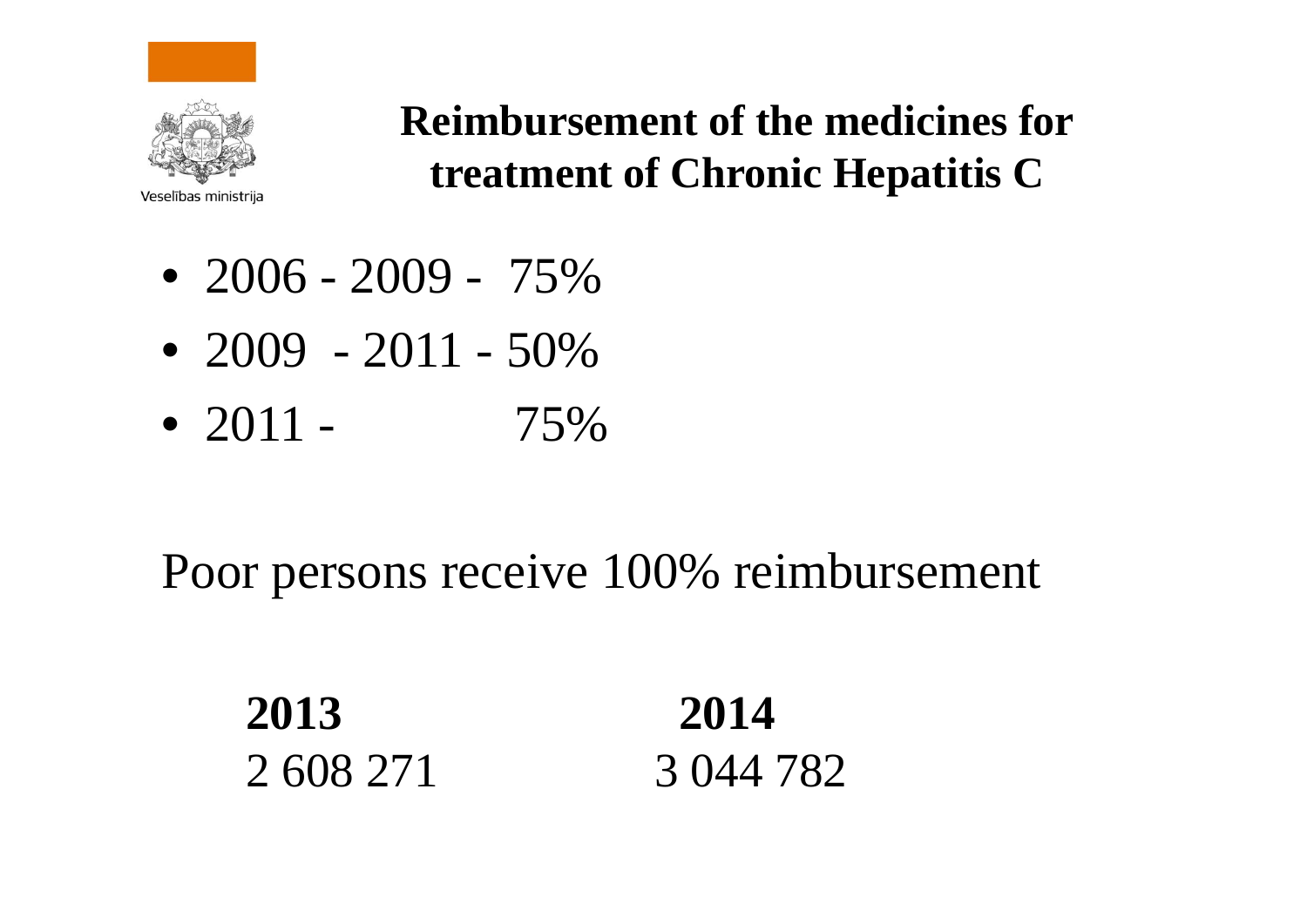

#### **Number of patients with chronic hepatitis C who have received State reimbursed medications**

Veselības ministrija



Around 20-30% (150-250) patients each year decline treatment due to finantial reasons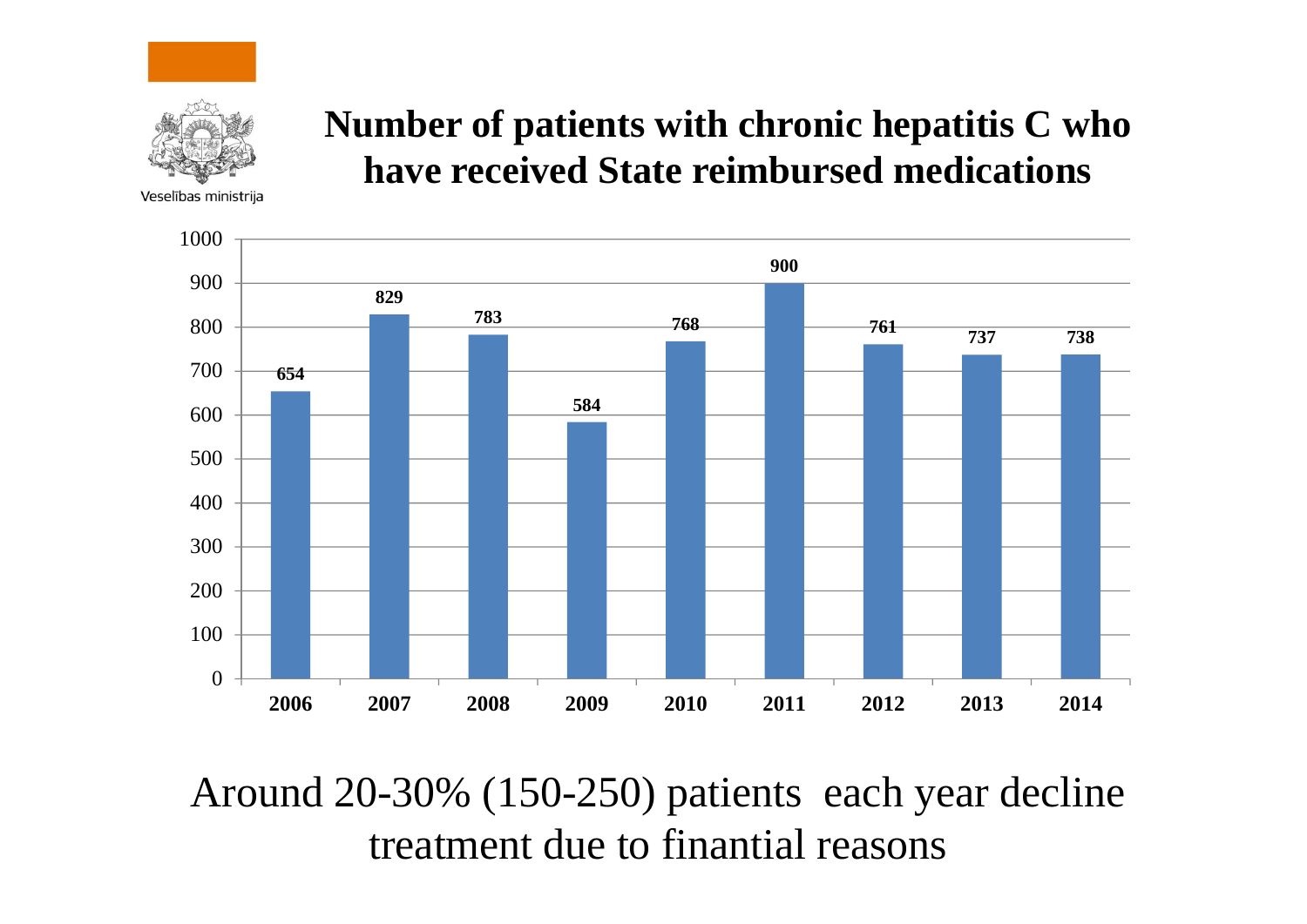

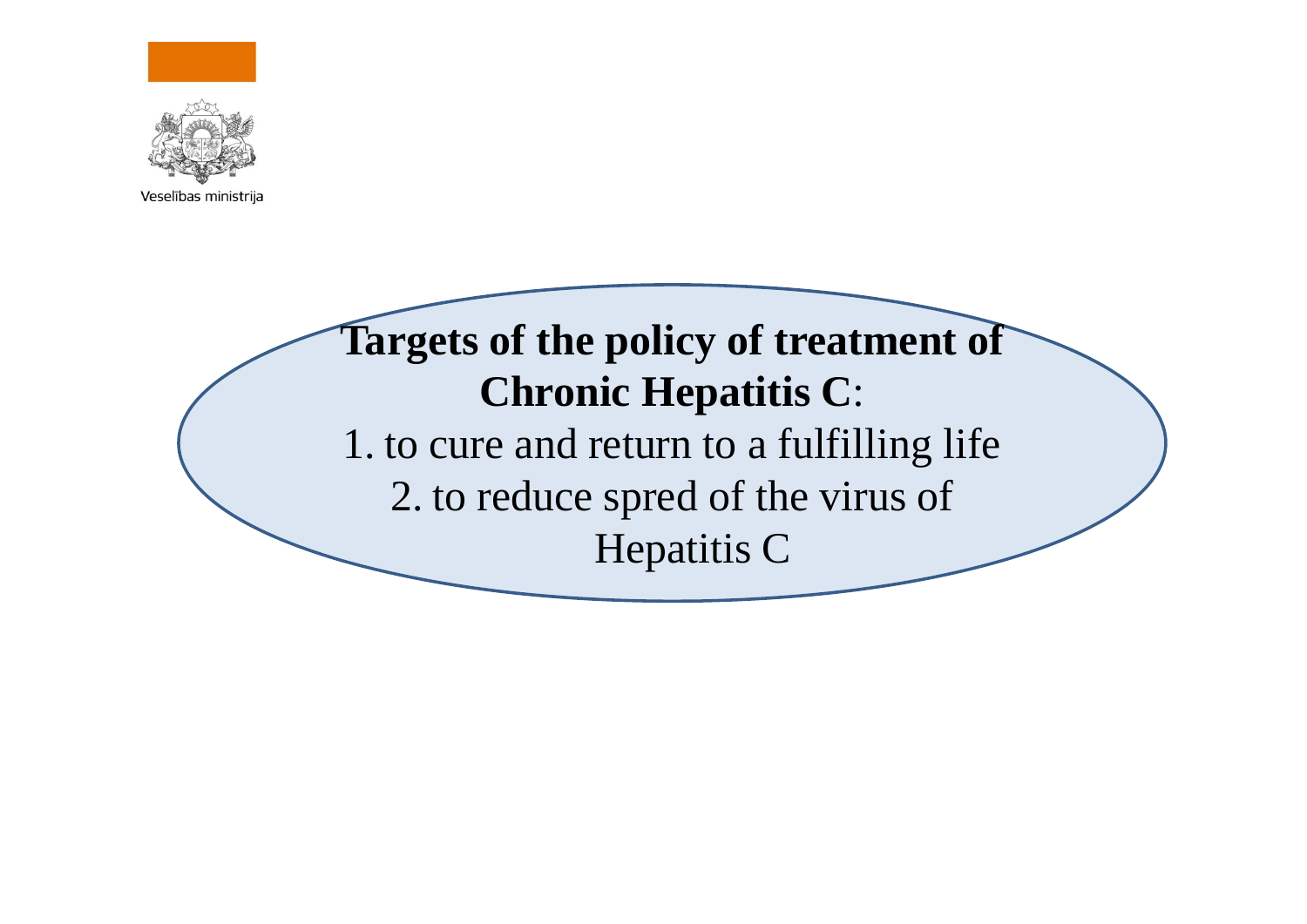

Decision of The Cabinet of Ministers from 25.08.2015. to allocate extra finantial resources 4 217 280 EUR for improvement treatment of HIV and chronic hepatitis C



Introduction of liver transplatation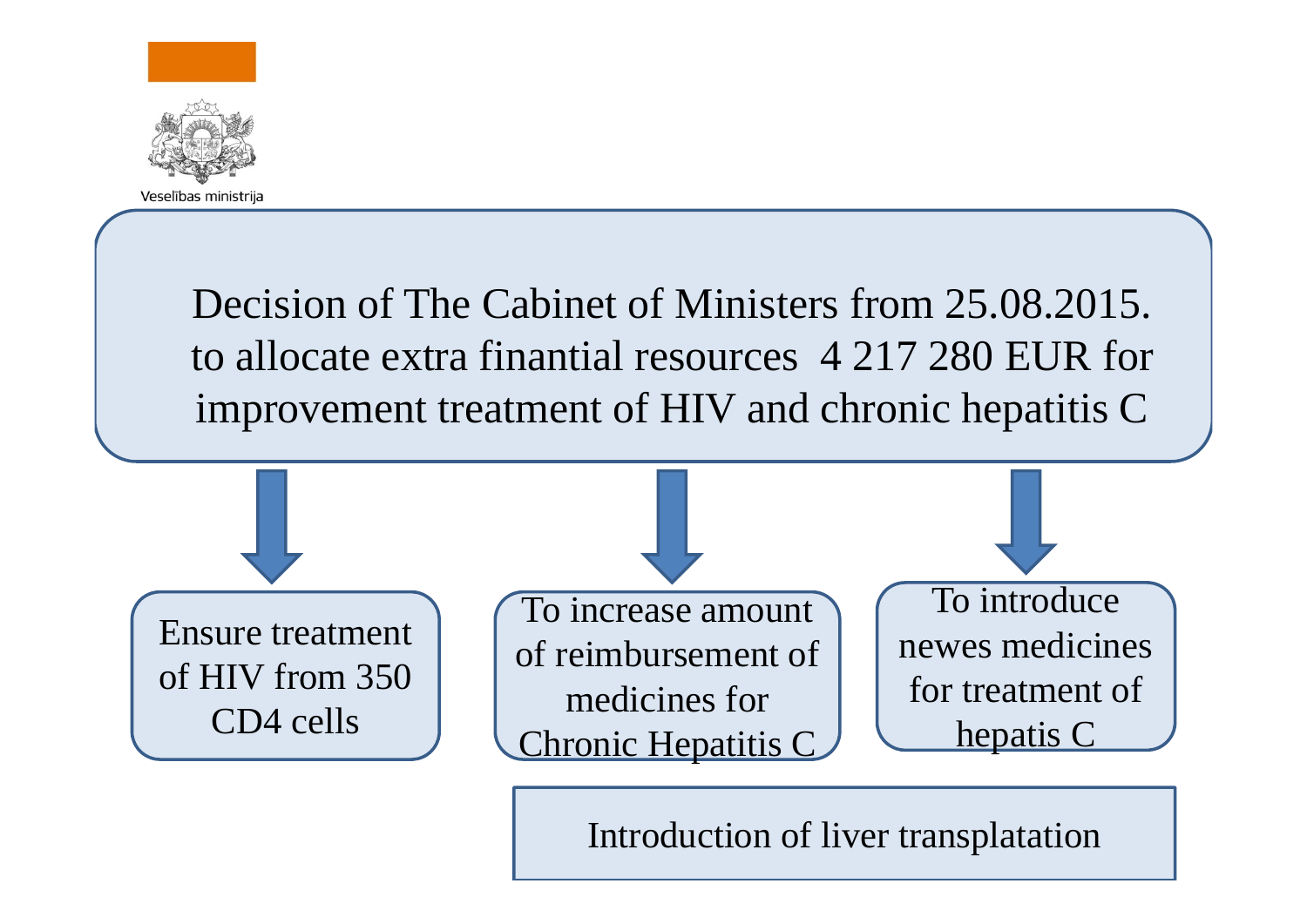### **Reducing risk for general public - requirements for invasive services**

- Requirements for tattoo
- Requirements for cosmetic services (manicure, pedicure etc)
- Requirements for health care institutions (stronger control of the intrahospital infection, requirements for sterilization of equipment of dentists)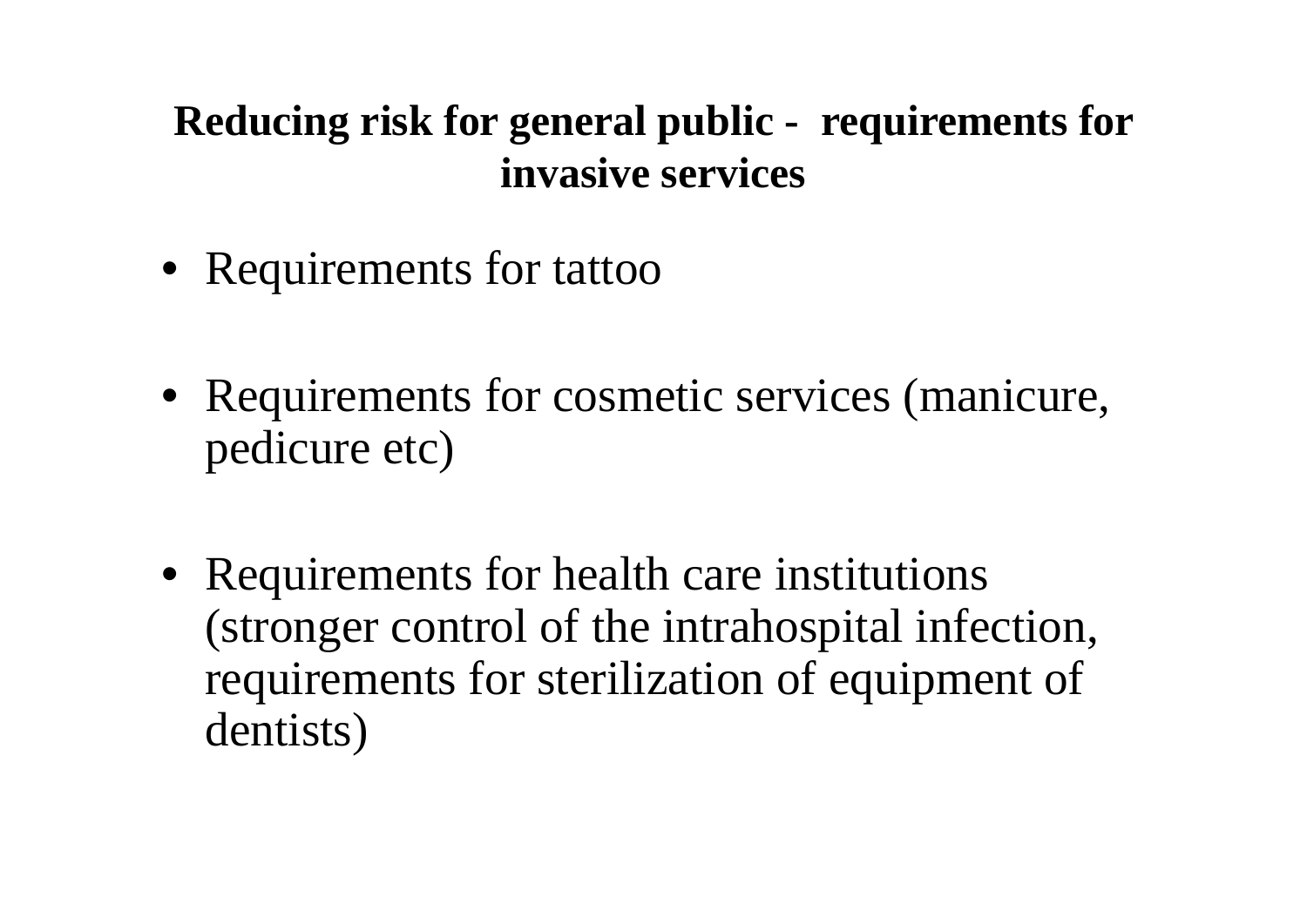### **Vulnerable population – prisons health**

- Improvement of diagnostic of hepatitis C in prisons
- Improvement of availability of treatment of chronic hepatitis C in prisons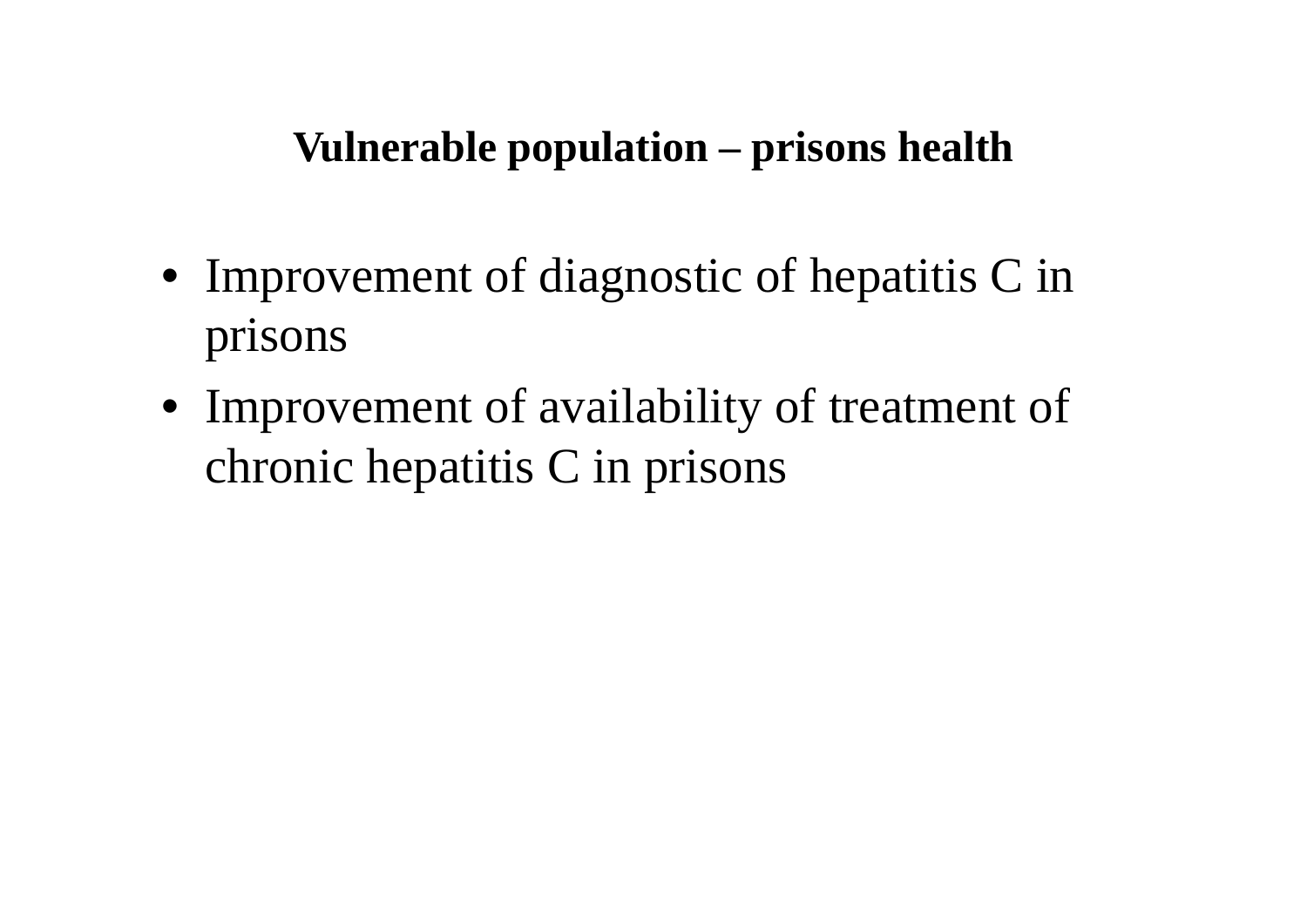### **Epidemiological surveillance**

Establishment of register of patients of viral hepatitis C

- objective information about the number of patients
- information for prognosing of recourses (finantial, personal capacity etc.)
- possibility to evaluate results of treatment